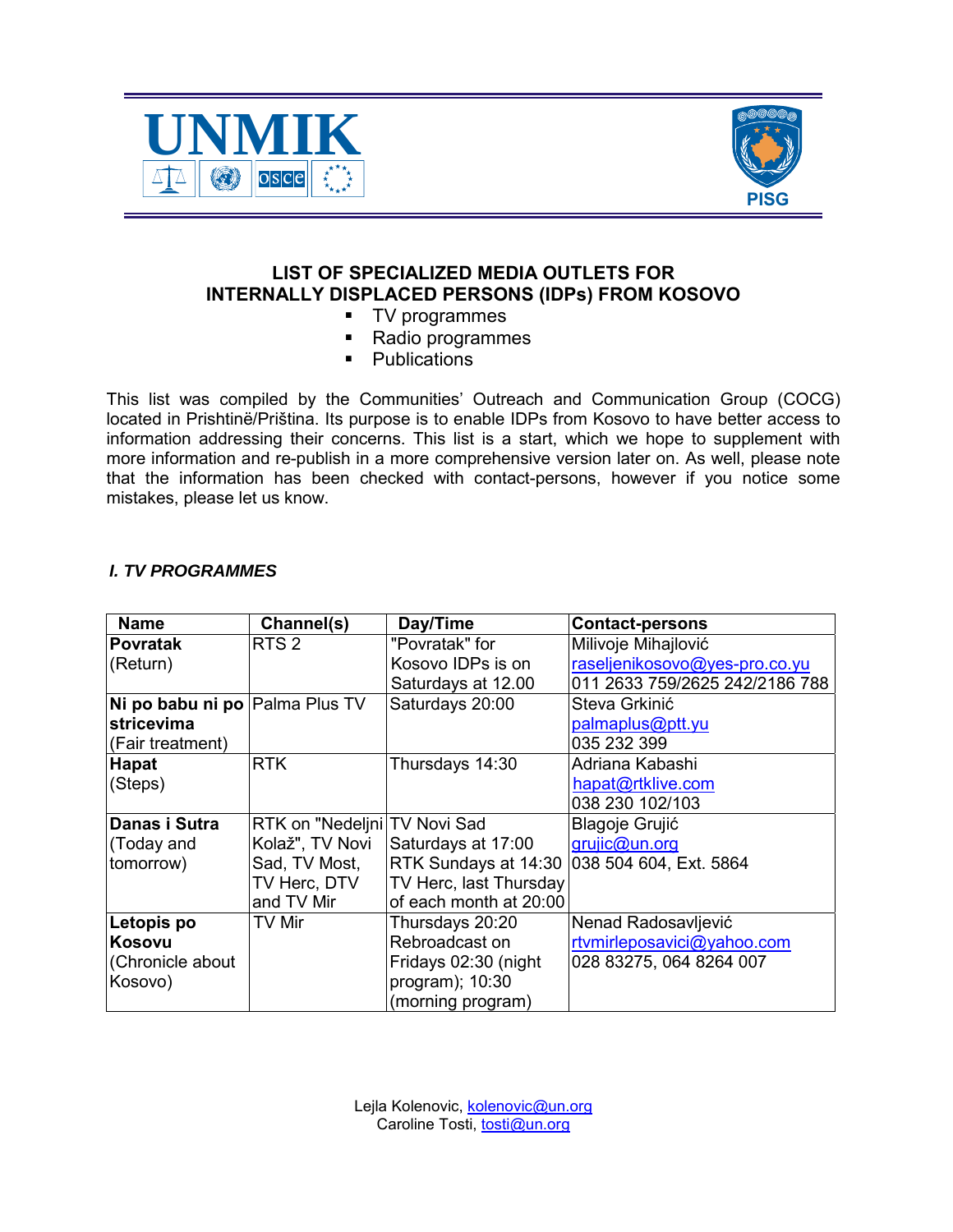## *II. RADIO PROGRAMMES*

| <b>Name</b>                                                                    | <b>Channel</b>                                                                                                                                                                                                                                                             | Day/Time                                                                                                                                                                                                                                                                                                                                                                                                                                                                                                                                                                              | <b>Contact-persons</b>                                                                                                                   |
|--------------------------------------------------------------------------------|----------------------------------------------------------------------------------------------------------------------------------------------------------------------------------------------------------------------------------------------------------------------------|---------------------------------------------------------------------------------------------------------------------------------------------------------------------------------------------------------------------------------------------------------------------------------------------------------------------------------------------------------------------------------------------------------------------------------------------------------------------------------------------------------------------------------------------------------------------------------------|------------------------------------------------------------------------------------------------------------------------------------------|
|                                                                                | Kosovo                                                                                                                                                                                                                                                                     |                                                                                                                                                                                                                                                                                                                                                                                                                                                                                                                                                                                       |                                                                                                                                          |
| Kucni prag<br>(Home door<br>step)<br>2 programmes<br>per week                  | Radio KIM<br>Radio ANTENA<br>Radio MIX<br>Radio ELIT<br>Radio HERC<br>Radio BORZANI<br>Radio KLOKOT<br>Radio LASER<br>Radio INDEX<br>Radio MAX<br>Radio Kosovska Kamenica<br>Radio Contact +<br>Radio MIR<br>Radio BUBA MARA<br>Radio IMPULS<br>Radio SOCANICA<br>Radio AS | Tuesdays 14:45, Thursdays 14:45<br>Tuesdays 12:45, Thursdays 12:45<br>Wednesdays 15:00, Fridays 15:00<br>Saturdays 09:00, Sundays 09:00<br>Mondays 13:00, Wed. 13:00<br>Tuesdays 9:45, Thursdays 9:45<br>Tuesdays 14:00, Thursdays 14:00<br>Thursdays 13:00, Saturdays 13:00<br>Saturdays 14:15, Sundays 14:15<br>Saturdays 9:30, Sundays 9:30<br>Tuesdays 16:30, Thursdays 16:30<br>Saturdays 12:45, Sundays 12:45<br>Tuesdays 11:45, Wed. 11:45<br>Saturdays 09:00, Sundays 09:00<br>Saturdays 8:30, Sundays 8:30<br>Sundays 09:00, Sundays 16:00<br>Saturdays 11:00, Sundays 11:00 | Oliver Vujović<br>Director of Communication for<br>Social Development (CSD)<br>oliver.vujovic@csdkosovo.org<br>063 861 7226              |
|                                                                                | Serbia<br>Radio VRANJE<br>Radio LESKOVAC<br>Radio NIS<br>Radio KRUSEVAC<br>Radio LASTAVICA<br>Radio BISER<br>Radio Kragujevac<br>Radio PANCEVO<br>Radio ROM                                                                                                                | Sundays 12:30, Sundays 12:45<br>Wednesdays 7:45, Fridays 7:45<br>Sundays 17:30, Mondays 17:30<br>Sundays 10:00, Sundays 10:15<br>Tuesdays 18:00, Tuesdays 18:15<br>Saturdays between 09:00 and 11:00<br>both programmes<br>Mondays between 16:00 and 17:00<br>both programs, reprise on Thursdays<br>Mondays between 19:00 and 20:00 &<br>Thursdays between 19:00 and 20:00<br>Mondays 17:00, Mondays 17:15                                                                                                                                                                           |                                                                                                                                          |
| <b>Svetionik</b><br>(Light house)                                              | Radio Beograd I                                                                                                                                                                                                                                                            | Thursdays 7:40<br>Rebroadcast on Fridays at 18:40                                                                                                                                                                                                                                                                                                                                                                                                                                                                                                                                     | Nataša Cuković<br>ncukovic@yahoo.com<br>011 324 9337                                                                                     |
| Raskršća<br>života<br>(Crossroads of<br>$l$ ife $)$<br>Drejtat e<br>Kosovareve | Glas Crkve - Belgrade<br>Rebroadcast:<br>Svetigora radio in Cetinje<br>KiM Radio - Caglavica<br><b>Radio Contact Plus</b>                                                                                                                                                  | Fridays, 15:00-17:00<br>Fridays, 16:30 - 18:30<br>Saturdays, 15:00-17:00<br>Fridays 11:10                                                                                                                                                                                                                                                                                                                                                                                                                                                                                             | Đekić Željko, Editor<br>raskrscazivota@yahoo.com<br>063 880 3066 / 011 339 8705<br>Zeljko Tvrdišić, Director<br>zeljko78tvrdi@yahoo.com, |
| (Human rights<br>of Kosovans)<br>Romanokrlo<br>(Voice of                       | <b>Radio Contact Plus</b>                                                                                                                                                                                                                                                  | Saturdays 13:10 to 14:00                                                                                                                                                                                                                                                                                                                                                                                                                                                                                                                                                              | radiokontaktplus@yahoo.com<br>064 831 7041<br>Zeljko Tvrdišić, Director<br>zeljko78tvrdi@yahoo.com,                                      |
| Roma)<br>E Drejta ime                                                          | Radio Blue Sky                                                                                                                                                                                                                                                             | Thursdays 17:00                                                                                                                                                                                                                                                                                                                                                                                                                                                                                                                                                                       | radiokontaktplus@yahoo.com<br>064 831 7041<br>Safet Kabashaj, Editor                                                                     |
| (My right)                                                                     |                                                                                                                                                                                                                                                                            |                                                                                                                                                                                                                                                                                                                                                                                                                                                                                                                                                                                       | Safet kabashaj@yahoo.com<br>+ 377 (0) 44 111 735                                                                                         |